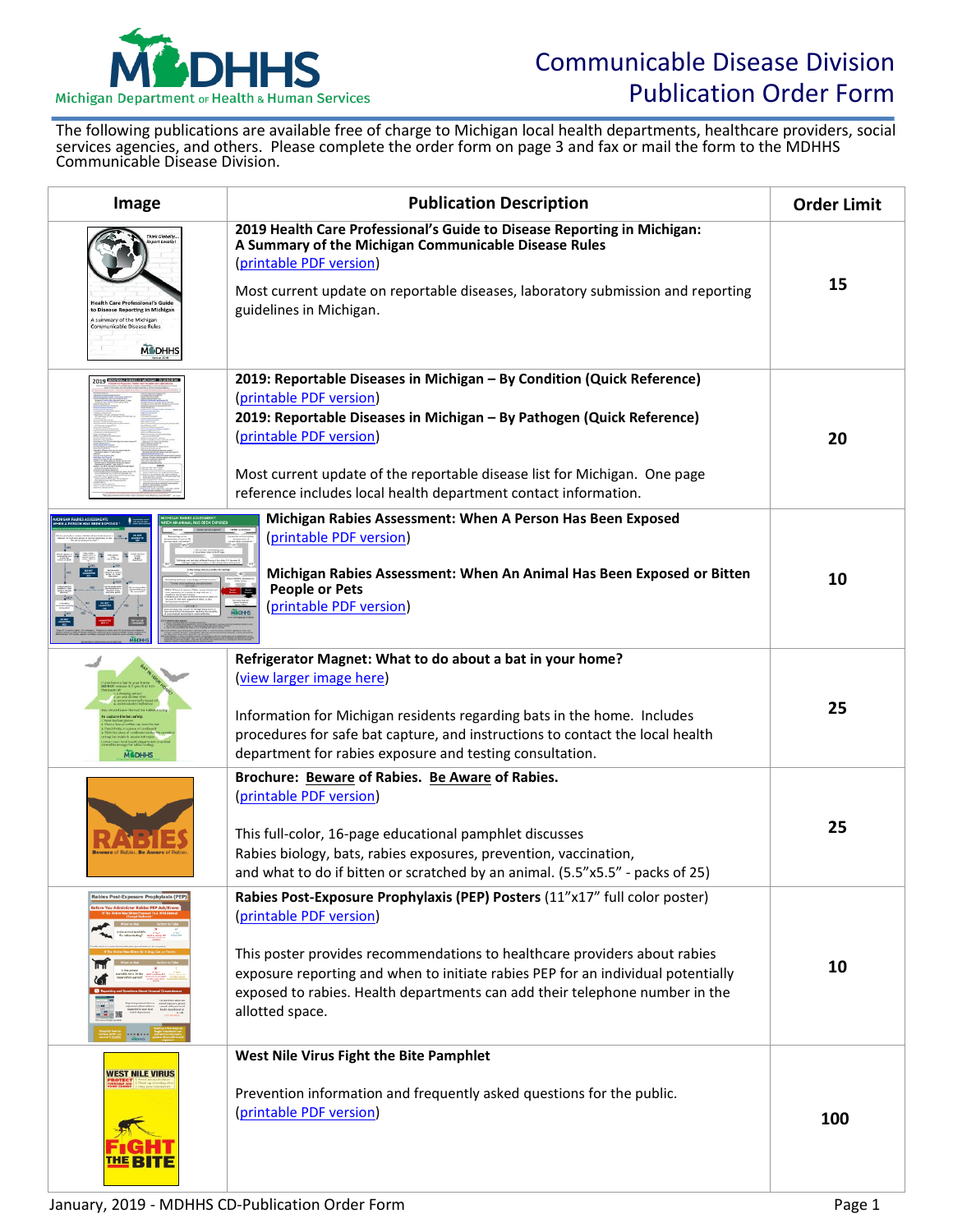| Image                                                                                                                                                                                                                                                                                                                                                                                                                             | <b>Publication Description</b>                                                                                                                                                                                                                                                                                                                                                                                                                           | <b>Order Limit</b>                                        |
|-----------------------------------------------------------------------------------------------------------------------------------------------------------------------------------------------------------------------------------------------------------------------------------------------------------------------------------------------------------------------------------------------------------------------------------|----------------------------------------------------------------------------------------------------------------------------------------------------------------------------------------------------------------------------------------------------------------------------------------------------------------------------------------------------------------------------------------------------------------------------------------------------------|-----------------------------------------------------------|
| <b>Ticks and</b><br>Your Health<br>Preventing tick-borne illnes                                                                                                                                                                                                                                                                                                                                                                   | <b>Ticks and Your Health Booklet</b><br>(printable PDF version)<br>Information on common tick species in Michigan and the diseases they may<br>transmit. Personal, companion animal, and landscape tick prevention information.                                                                                                                                                                                                                          | 25                                                        |
| BE AWARE<br><b>TICKS MAY BE FOUND</b><br>IN THIS AREA<br>To avoid tick bites:<br><b>ICKS CAN TRANSMIT DISEASES</b>                                                                                                                                                                                                                                                                                                                | <b>Be Aware Trail Head Posting</b><br>Printed on durable plastic, this pre-drilled sign may be attached to wooden posts<br>or backboards. The posting is intended for use in areas where ticks may be found<br>such as parks, campsites, and nature trails.<br>(preview posting here)                                                                                                                                                                    | З<br>For larger<br>quantities please<br>call 517-335-8165 |
|                                                                                                                                                                                                                                                                                                                                                                                                                                   | A) Tick Bite Prevention in Michigan's Outdoors Poster<br>How to prevent tick bites when recreating outdoors, how to<br>remove a tick, Michigan risk areas, when to see your doctor.<br>11"x17" (printable PDF version)<br>B) Tick Bite and Lyme Disease Prevention in Michigan Poster<br>Children and Lyme disease information, ways to keep your<br>children "tick free," how to remove a tick, Michigan risk areas.<br>11"x17" (printable PDF version) | 5                                                         |
| <b>MINTick ID Card</b><br>Blacklegged (Deer) tick<br>8.4.1<br><b>Tick removal tips</b><br>Remove as quickly as possible<br>D Use tweezers to grasp the head<br>D Full conth<br>preventing tick bites<br>D Use a repellent containing no more than 30 percent DEET<br>D Use repellents that contain permethrin on clothing.<br>D See your healthcare provider if you have sympto<br>rash, body aches or fatigue after a tick bite. | Michigan Tick ID Card (2"x3.5" business card size)<br>Quick reference for tick identification of Michigan's most common ticks. Also<br>provides tick removal and bite-prevention information.<br>(preview ID Card here)                                                                                                                                                                                                                                  | 50                                                        |
| icks and                                                                                                                                                                                                                                                                                                                                                                                                                          | <b>Tick Submission Kit</b><br>Pre-packaged specimen container, addressed shipping envelope, instructions, and<br>"Ticks and Your Health" brochure. Intended for use by the public to submit<br>removed ticks for identification and potential testing.<br>(to view directions on tick submission, and more detailed information about the<br>tick submission kit click here)                                                                             | 3                                                         |
| Looking for a bull's-eye rash? Look again –<br>erythema migrans can take many forms.                                                                                                                                                                                                                                                                                                                                              | Looking for a bull's-eye rash? Look again - erythema migrans can take many<br>forms. (14"x21" full color poster)<br>(printable PDF version)<br>Information for healthcare providers to help differentiate the different possible<br>presentations of erythema migrans, the most common early symptom of Lyme<br>disease.                                                                                                                                 | 10                                                        |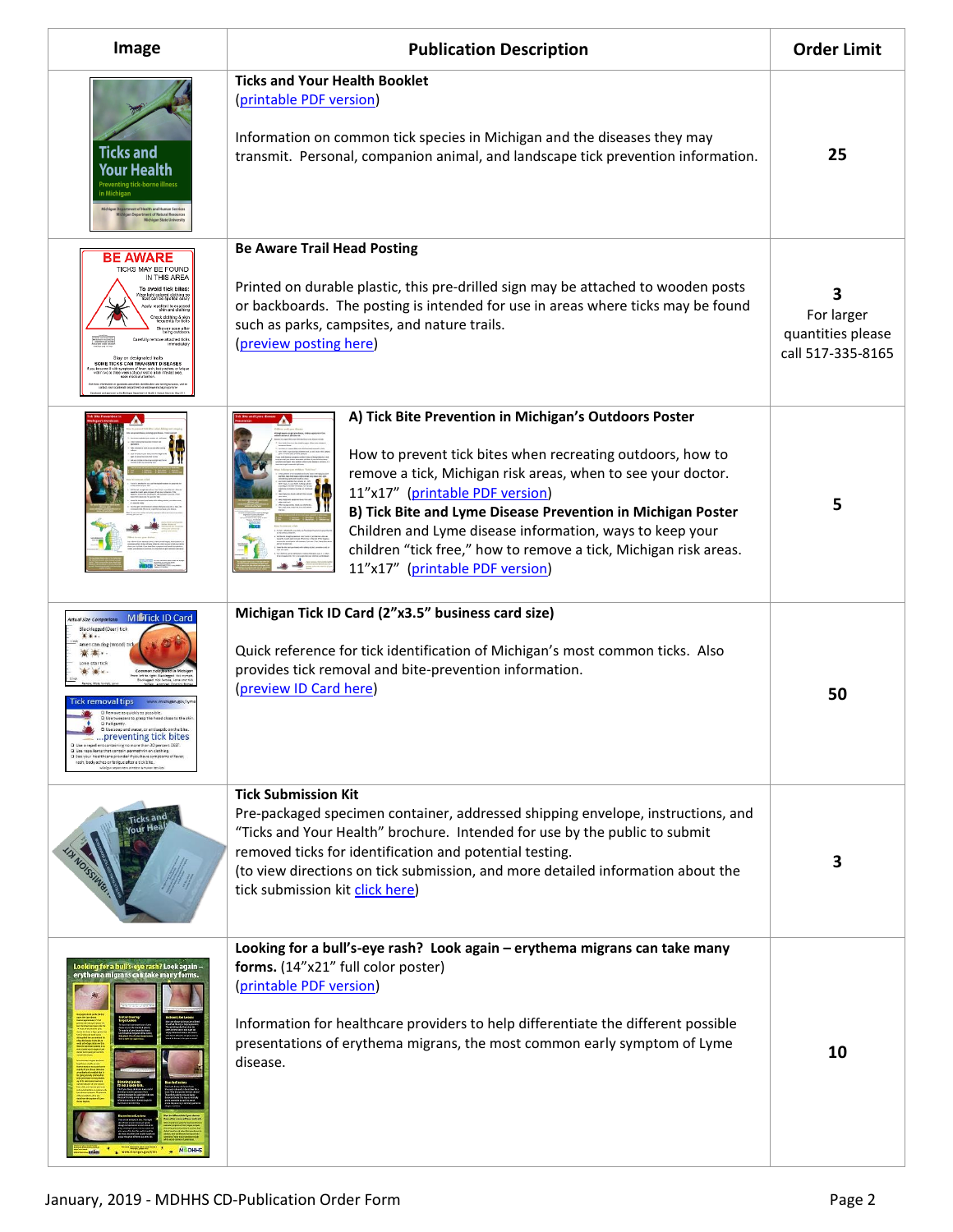| Image                                                                      | <b>Publication Description</b>                                                                                                                                                                                                                                                                                        | <b>Order Limit</b> |
|----------------------------------------------------------------------------|-----------------------------------------------------------------------------------------------------------------------------------------------------------------------------------------------------------------------------------------------------------------------------------------------------------------------|--------------------|
| las Chinches<br><b>Bed Bugs</b>                                            | Don't Let Bed Bugs Bite: Tri-fold pamphlet<br>(printable PDF version)<br>Identification of bed bug signs, and suggestions for the public and property<br>managers on bed bug prevention and control. Available in English (LIMITED STOCK<br>AVAILABLE), Spanish, & Arabic                                             | 25                 |
| Bed Bugs                                                                   | Getting the Bed Bugs Out: A guide to controlling bed bugs in your home<br>(printable PDF version)<br>Guidance for homeowners who are dealing with bed bugs in the home.<br>Instructions include inspection, prevention, and safe use of insecticides.                                                                 | 10                 |
| After you touch a chick                                                    | Stickers: After you touch a chick wash your hands (pre-cut stickers)<br>Perfect for health fairs, educational events, and county fairs, these stickers are<br>intended for young viewers.<br>Sticker text reads: After you touch a chick, wash your hands, so you don't get sick!                                     | 50                 |
|                                                                            | After you touch ducklings or chicks, wash your hands so you don't get sick!<br>Poster (11"x14" full color poster, laminated)<br>(printable PDF version)<br>Information for families and individuals about Salmonella and live poultry. Includes<br>information on how to protect yourself and your family from germs. | 5                  |
| <b>HEALTHY FAMILIES AND FLOCKS</b>                                         | Healthy Families and Flocks - CDC Handouts<br>(8.5"x11" full color handout)<br>(printable PDF version)<br>Information for families and individuals about safe handling of live poultry, and<br>steps for preventing Salmonella infection.                                                                             | 25                 |
| <b>BE HEALTHY</b><br>FÄIR<br><b>People and animals</b><br>can share germs. | Be Healthy at the Fair Sign (18"x24" full color sign)<br>This sign provides information to visitors and exhibitors attending agricultural fairs<br>on how to prevent the spread of harmful germs that may cause illness.<br>(preview sign here)                                                                       | 5                  |